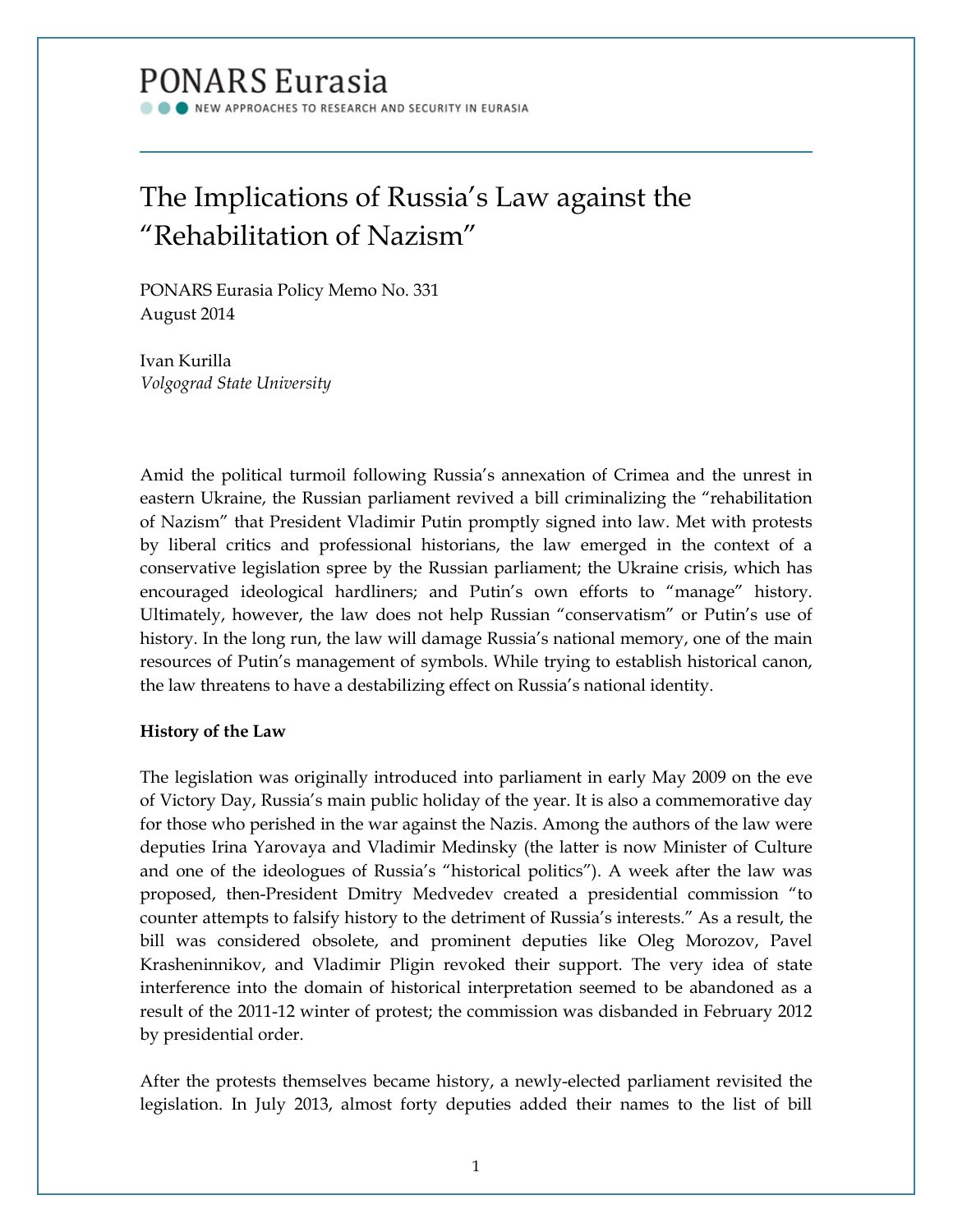sponsors. For more than half a year nothing happened, but in February 2014 forty-five deputies suddenly introduced a new edition of the bill for consideration. It was approved in April, and Putin signed it into law in early May.

The new law added Article 354.1 to the Criminal Code of the Russian Federation, making it a criminal offense:

to deny facts recognized by the international military tribunal that judged and punished the major war criminals of the European Axis countries, to approve of the crimes this tribunal judged, and to spread intentionally false information about the Soviet Union's activities during World War II.

The law also made it an aggravating circumstance "to artificially create evidence for the prosecution" (whatever that means) and criminalized:

the spreading of information on military and memorial commemorative dates related to Russia's defense that is clearly disrespectful of society, and to publicly desecrate symbols of Russia's military glory.

Commentators linked the appearance of this latter part of the law to the activity of popular opposition bloggers who caustically criticized the use of St. George ribbons as a symbol of Russian "loyalists."

Under the law, the rehabilitation of Nazism is punishable by a fine of up to 300,000 rubles (\$8,400) or three years in jail. If a state official commits the offense, he or she could be sent to prison for up to five years or face a fine of up to 500,000 rubles (\$14,000) and be barred from government posts for up to three years. Publicly desecrating symbols of Russian military glory or spreading information disrespecting public holidays related to the country's defense will be punishable by a fine of up to 300,000 rubles or up to one year of community service.

### **Reasons for the Legislation**

There are several explanations for the law's adoption in 2014. First, it may be seen as part of the Russian parliament's conservative-traditionalist turn. Deputies have already voted for a number of laws in support of returning to traditional values and halting the proliferation of modern fashions and "moral relativism." A law that reminds the public of the existence of absolute evil and punishes its "rehabilitation" nicely fits this legislative agenda.

The law also corresponds to the Kremlin's new tactic of symbolically dividing society. Before the protests of 2011-12, the Putin-Medvedev regime deliberately employed only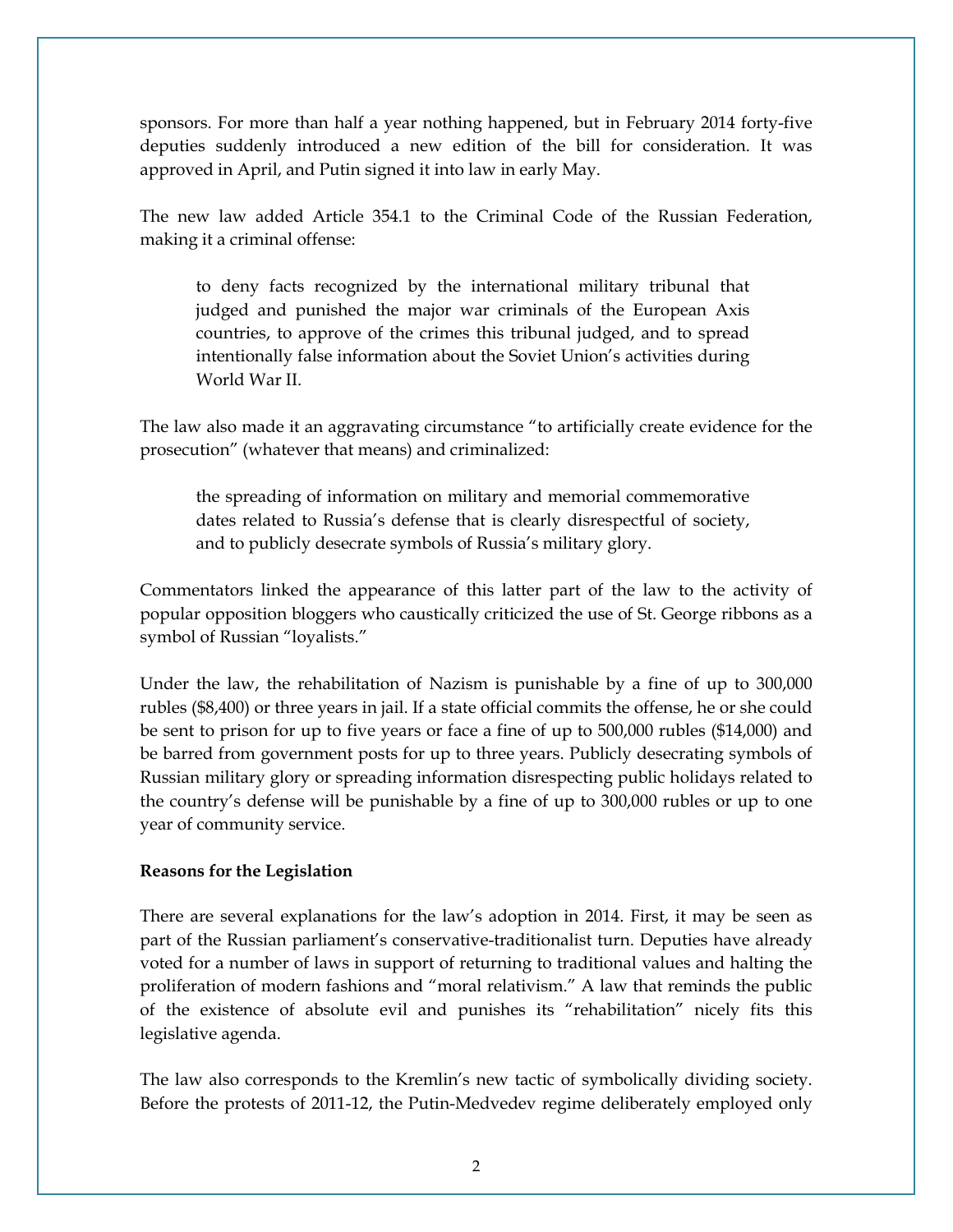symbols that could unite the nation, including the memory of the great victory of World War II. Beginning in the spring of 2012, however, the regime has regularly produced new divisive lines. The Pussy Riot trial, the anti-gay legislation, the anti-tobacco law, and even the conflict with Ukraine—these can be seen as a series of policy acts aimed to provoke splits within Russian society.

As a result, Russian citizens opposed to the ruling party and regime formed a united front in 2011 but are now experiencing one divide after another. The wording of the new law projects a split into the major unifying memory of Russians. Despite the war's significance to almost every Russian family, details and attitudes differ based on different personal and family stories. With the new law, some of the living memories of the war will contradict the official narrative.

The law can also be explained by Putin's attachment to symbolic politics. He is famous for his skillful use of the memory of the Great Patriotic War to raise his own popularity. Just a year earlier, he initiated the unification of Russian history textbooks with the aim of creating a standard version of national history. From this perspective, Putin is seeking to prevent any challenge to the main pillar of the historical narrative that he has devised. As the generation of war veterans is fading away, the state is seizing hold of all interpretations of the war in an effort to remain the sole caretaker of national memory.

Finally, there is the timing of the legislation's reappearance, coinciding with the Kremlin's decision to annex Crimea and its propaganda war against Ukraine. The terms "Nazi" and "fascists" were widely used in Soviet propaganda after World War II to demonize political opponents. In this latest propaganda war, Russian state television has labeled the Ukrainian national movement as "Nazis," providing the pretext for seizing Crimea, supporting further interference in Ukraine, and justifying defense of the local population. The law assists in this propaganda campaign. In addition, some years ago Ukraine successfully rewrote its own national history of the war, which may now be considered illegal by Russian law.

#### **What Exactly is Wrong with the Law?**

One argument authors of the law have used in its favor is that Germany, Austria, France, and other European states have similar "memorial laws." Such laws prohibit Holocaust denial; in France, they also forbid the denial of the atrocities of French colonial administrations. These laws, however, were propagated by left-wing political forces aiming to preserve the memory of oppressed groups and the crimes of their states. The Russian variant (like memorial laws adopted in Poland and some other Central and East European states) is backed by pro-state right-wing politicians that seek to create a heroic national narrative and legislate away any doubt about the state's historical righteousness.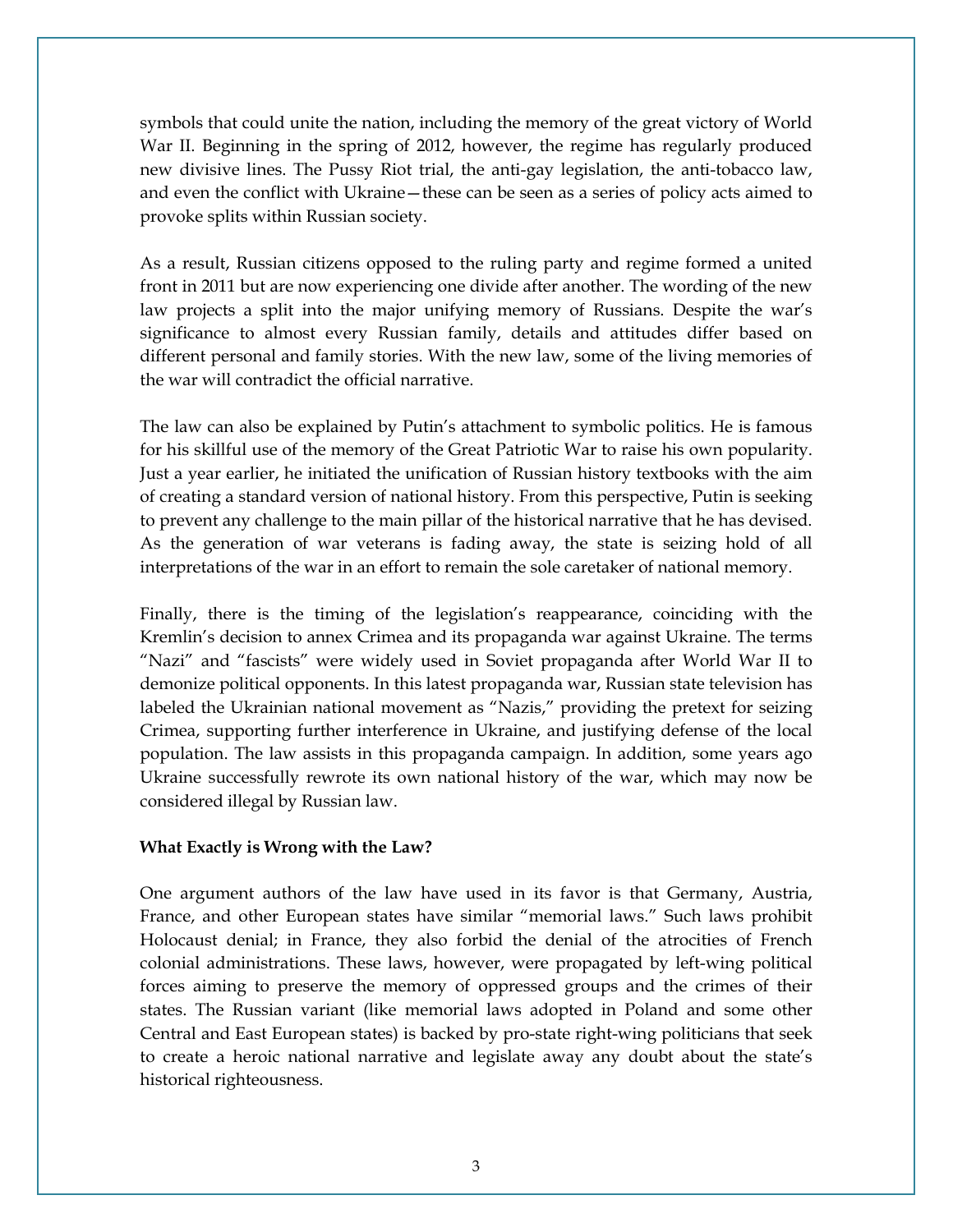The law also uses exceedingly vague language. The ban against desecrating symbols "of Russia's military glory" seems distant from the "rehabilitation of Nazism." Equating hooliganism to the whitewashing of Nazism erodes the meaning of the latter as a unique evil. Also, the clause about "spreading information on military and memorial commemorative dates related to Russia's defense that is clearly disrespectful of society" is simply difficult to understand. How can information be "clearly disrespectful of society"?

An organization of independent Russian historians, the "Free Historical Society*,"* issued a warning against the legislation, pointing at flaws in the very idea of the law, as well as in its wording.[1](#page-3-0) In particular, as the law prohibits the "artificial creation" of historical evidence, they have pointed out its dangers to scholars seeking to carry out objective research on the history of World War II. Also, the term "intentionally false information" recalls the language of the Soviet-era Criminal Code, which forbade "spreading intentionally false information about the Soviet system," something that was used as a pretext to punish dissidents. Moreover, any punishment for "false information" as applied to history implies the existence of some final historical truth. The path of establishing a historical canon—a state-approved version of history—resembles Stalin's creation of the infamous *Short Course of the History of the Communist Party*.

Critics have also noticed that the law upholds the "facts recognized" by the Nuremberg tribunal rather than their rulings and definitions of war crimes and crimes against humanity. This means that any actions committed during the war that were not recognized by the tribunal as war crimes could not now be called such, even with sound evidence to support it. If such crimes were attributed to the Red Army, moreover, it could lead to criminal punishment. Needless to say, such an approach eliminates freedom in researching the history of World War II and effectively halts historical inquiry into that period of Russian history.

Finally, the new law is dangerous even to the dominant Russian historical narrative. The Great Patriotic War is the focal point of the nation's memory; it plays a socializing role and unifies Russians. A legal ban against addressing that history turns the central part of Russia's historical narrative into a blind spot, ruining the whole edifice. If nobody will ask new questions about the war—if it is in the public space only in the form of ossified sacred texts and untouchable memorials—it will cease to represent the actual past and lose its significance.

### **Conclusion**

l

For Russia, World War II is the most important part of the national memory. Russian identity is centered on the sufferings, martyrdom, and victory of the Great Patriotic War.

<span id="page-3-0"></span><sup>1</sup> [http://polit.ru/article/2014/04/28/vio\\_280414/](http://polit.ru/article/2014/04/28/vio_280414/)